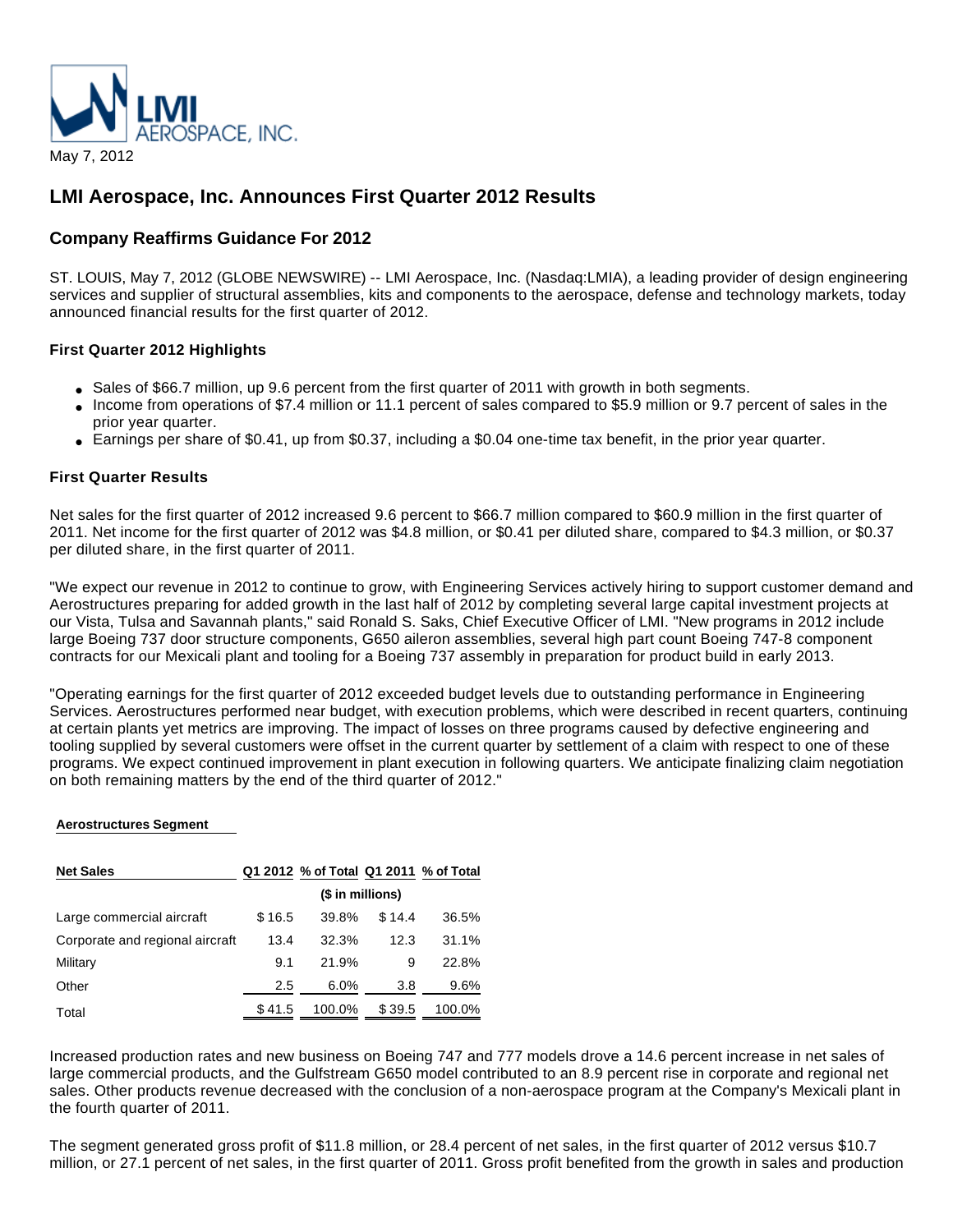levels. Selling, general and administrative expenses ("SG&A") were \$7.0 million in the first quarter of 2012 compared to \$6.5 million in the first quarter of 2011. The majority of the increase in SG&A relates to hiring in support of both added revenue and the complexity of manufacturing certain new products. As a result, we are hiring Project Managers dedicated to capital projects and new awards, as well as customer service managers to support our customer needs.

#### **Engineering Services Segment**

| <b>Net Sales</b>                |                  | Q1 2012 % of Total Q1 2011 % of Total |        |        |
|---------------------------------|------------------|---------------------------------------|--------|--------|
|                                 | (\$ in millions) |                                       |        |        |
| Large commercial aircraft       | \$7.7            | 30.2%                                 | \$9.2  | 40.9%  |
| Corporate and regional aircraft | 8                | 31.4%                                 | 6.2    | 27.6%  |
| Military                        | 8.1              | 31.8%                                 | 4.3    | 19.1%  |
| Other                           | 1.7              | 6.6%                                  | 2.8    | 12.4%  |
| Total                           | \$25.5           | 100.0%                                | \$22.5 | 100.0% |

Engineering Services has experienced increased demand due to growth in the number of new programs currently in development in the Company's aerospace sectors, which has led to an increase in the segment's staff from 434 at December 31, 2011, to 462 at March 31, 2012. Engineering services in support of the KC-46 tanker in the military market continued to absorb new hires and transfers of staffing from commercial programs inside Boeing. Another key driver was support for the Learjet 85, which generated 29.0 percent growth in the corporate and regional market. Other net sales decreased as support for various Boeing tooling projects declined.

Gross profit for the segment was \$4.7 million, or 18.4 percent of net sales, for the first quarter of 2012, up from \$3.9 million, or 17.3 percent of net sales, for the prior year quarter due to the increase in revenue. The segment had SG&A of \$2.1 million in the first quarter of 2012 compared to \$2.2 million in the prior year comparable quarter.

#### **Non-Segment**

The effective income tax rate for the first quarter of 2012 was 35.3 percent compared to 26.3 percent in the year-ago quarter. The change in tax rate resulted from the inclusion of a \$0.4 million one-time tax benefit in the 2011 rate and the expiration of research and experimentation income tax credits in 2011 that negatively impacted the 2012 rate.

The company had no debt outstanding on its revolving line of credit as of March 31, 2012.

The company spent free cash flow of \$2.5 million in the first quarter of 2012 compared to generating \$1.2 million in the first quarter of 2011. There was significant use of cash in the first quarter of 2012 due to program investments, inventory growth to support future rate increases and increased capital spending to increase our capacity and capabilities. Free cash flow for 2012 is expected to break even before the cost of new program investments and strategic acquisitions.

Backlog at March 31, 2012, was \$214.6 million compared to \$235.0 million at the end of the prior year quarter. Delays by two large Aerostructures customers in releasing certain expected business jet and military aircraft orders caused their backlog at March 31, 2012, to be approximately \$44.0 million lower than if these orders were included. These orders would have made the backlog for those customers comparable to their backlog as of March 31, 2011. We believe these customers intend to release these orders during the second and third quarters of 2012. Some of these orders are for product required to be shipped in 2012.

#### **Outlook for 2012**

The company has reaffirmed its previous guidance for 2012, as follows:

#### **Consolidated Operations**

- Net sales of between \$282.0 million and \$298.0 million
- Gross profit of between 24.2 percent and 25.3 percent
- SG&A of between \$36.7 million and \$37.7 million
- Interest and other expenses of approximately \$1.0 million
- Effective income tax rate of approximately 35.3 percent
- Capital expenditures of between \$14.0 million and \$16.0 million
- Depreciation, amortization and stock compensation expense of approximately \$9.7 million
- Free cash flow is expected to break even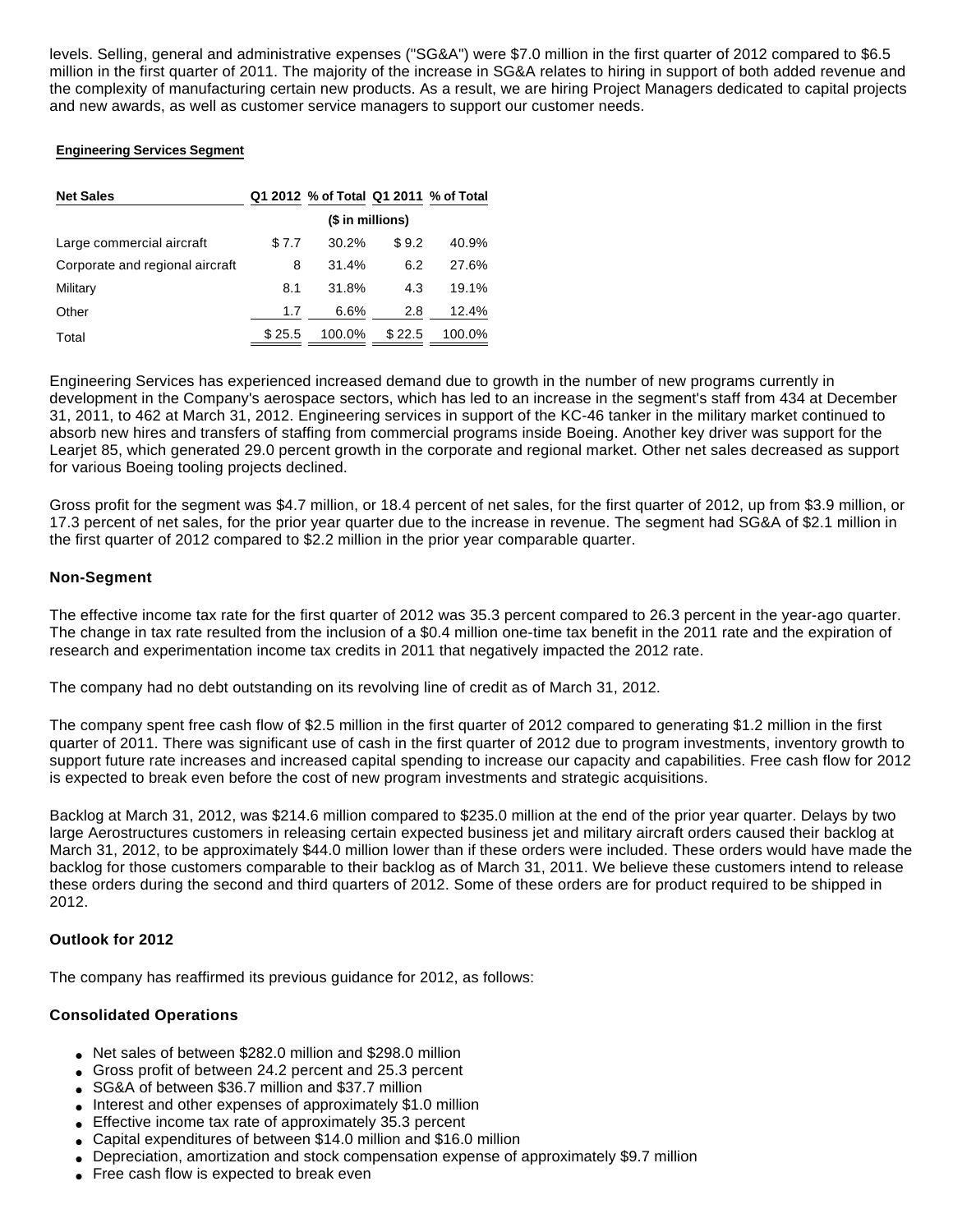The expectations for each segment are as follows:

#### **Aerostructures**

- Net sales of between \$186.0 million and \$198.0 million
- Gross profit of between 27.6 percent and 28.8 percent
- SG&A of between \$28.5 million and \$29.1 million

### **Engineering Services**

- Net sales of between \$96.0 million and \$100.0 million
- Gross profit of between 17.5 percent and 18.5 percent
- SG&A of between \$8.2 million and \$8.6 million

"Business opportunities with existing and new customers continue to challenge our capacity and capability," added Saks. "Our capital investments in progress should add sufficient capacity to support our customer needs through 2013, which we expect will allow rapid organic growth to continue. Our focus on execution and providing unique customer service has been recognized in tangible ways in the last year by several of our key customers, providing us with opportunities to collaborate with these larger aerospace and defense companies. We believe these opportunities position us to grow into a much more integral part of their organizations. Our Engineering Services segment continues to attract great interest based on their acknowledged technical skills and their business development group's ability to provide exemplary customer service. Employees from both segments are participating in supplier mentoring programs and design-for-cost initiatives. In the second quarter of 2012, we plan to launch a research and development group, which will be aided by customer and supplier representatives, as well as university experts in materials and manufacturing processes.

"We expect record revenues and operating income at both segments in 2012 and are also planning for added growth from acquisitions and new design build programs. We manage our company for the long-term and expect the current commercial and corporate aircraft cycles to continue to improve for some time. As a result, we believe the investments we are making in equipment, facilities and improving our employees' opportunities to provide exemplary service will provide increased value for all of our stakeholders," Saks concluded.

LMI Aerospace, Inc. is a leading provider of design engineering services and supplier of structural assemblies, kits and components to the aerospace, defense and technology markets. Through its Aerostructures segment, the company primarily fabricates, machines, finishes, integrates, assembles and kits formed close tolerance aluminum and specialty alloy and composite components and higher level assemblies for use by the aerospace, defense and technology industries. It manufactures more than 30,000 products for integration into a variety of aircraft platforms manufactured by leading original equipment manufacturers and Tier 1 aerospace suppliers. Through its Engineering Services segment, operated by its D3 Technologies, Inc. subsidiary, the company provides a complete range of design, engineering and program management services, supporting aircraft product lifecycles from conceptual design, analysis and certification through production support, fleet support and service life extensions via a complete turnkey engineering solution.

This news release includes forward-looking statements related to LMI Aerospace, Inc.'s outlook for 2012 and beyond, which are based on current management expectations. Such forward-looking statements are subject to various risks and uncertainties, many of which are beyond the control of LMI Aerospace, Inc. Actual results could differ materially from the forward-looking statements as a result of, among other things, the factors detailed from time to time in LMI Aerospace, Inc.'s filings with the Securities and Exchange Commission. Please refer to the Risk Factors contained in the company's Annual Report on Form 10- K for the year ended December 31, 2011, and any risk factors set forth in our other filings with the Securities and Exchange Commission.

The LMI Aerospace, Inc. logo is available at <http://www.globenewswire.com/newsroom/prs/?pkgid=4971>

**LMI Aerospace, Inc. Condensed Consolidated Balance Sheets** (Amounts in thousands, except share and per share data) (Unaudited)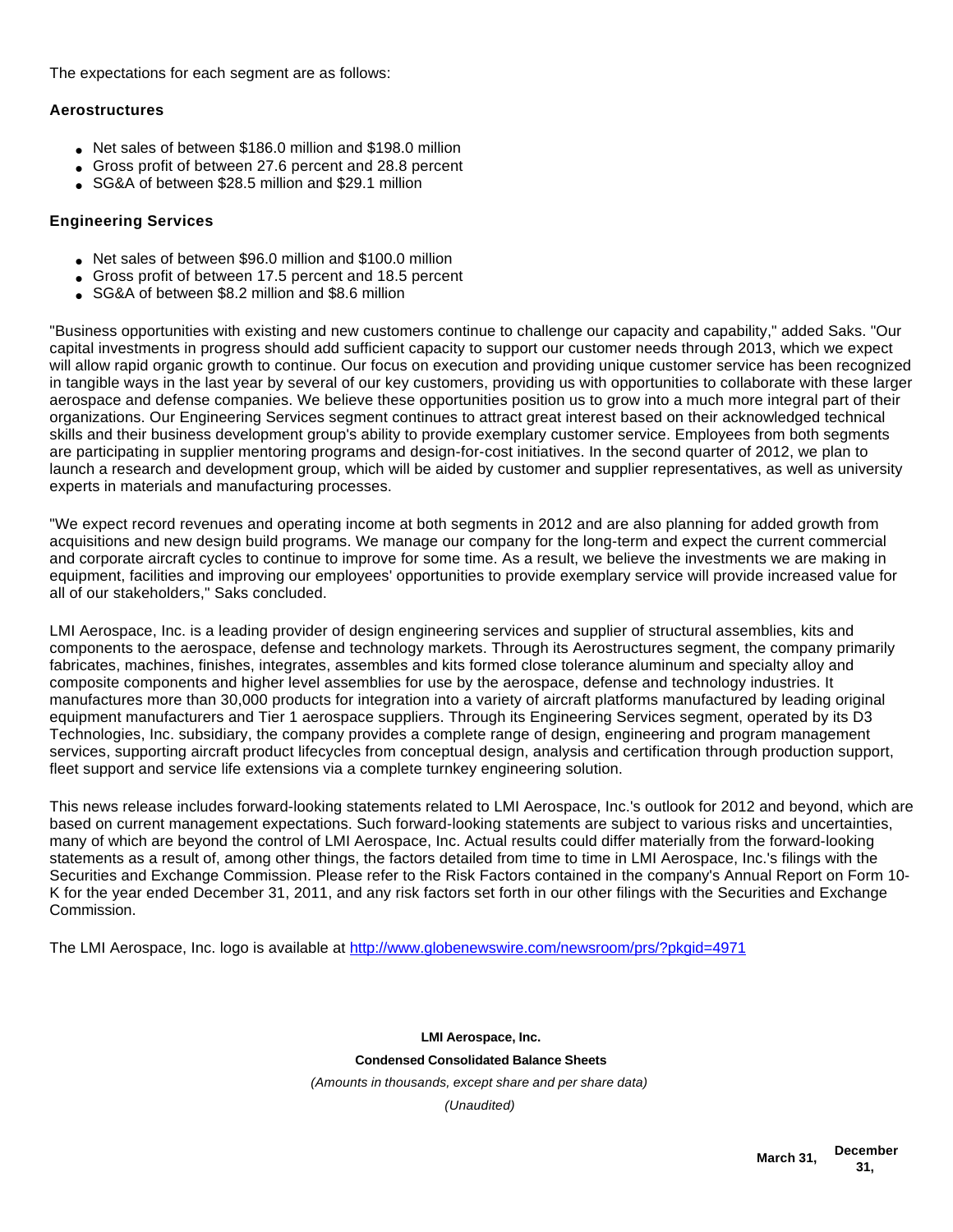|                                                                                                                                                                          | 2012      | 2011      |
|--------------------------------------------------------------------------------------------------------------------------------------------------------------------------|-----------|-----------|
| <b>Assets</b>                                                                                                                                                            |           |           |
| Current assets:                                                                                                                                                          |           |           |
| Cash and cash equivalents                                                                                                                                                | \$5,494   | \$7,868   |
| Trade accounts receivable, net of allowance of \$232 at March 31, 2012 and \$359 at December 31, 2011                                                                    | 47,271    | 42,720    |
| Inventories                                                                                                                                                              | 55,497    | 51,081    |
| Prepaid expenses and other current assets                                                                                                                                | 3,982     | 2,595     |
| Deferred income taxes                                                                                                                                                    | 3,908     | 4,085     |
| <b>Total current assets</b>                                                                                                                                              | 116,152   | 108,349   |
| Property, plant and equipment, net                                                                                                                                       | 28,207    | 27,340    |
| Goodwill                                                                                                                                                                 | 49,102    | 49,102    |
| Intangible assets, net                                                                                                                                                   | 17,148    | 17,642    |
| Other assets                                                                                                                                                             | 2,118     | 2,173     |
| <b>Total assets</b>                                                                                                                                                      | \$212,727 | \$204,606 |
| Liabilities and shareholders' equity                                                                                                                                     |           |           |
| <b>Current liabilities:</b>                                                                                                                                              |           |           |
| Accounts payable                                                                                                                                                         | \$11,825  | \$13,253  |
| Accrued expenses                                                                                                                                                         | 14,675    | 10,875    |
| Short-term deferred gain on sale of real estate                                                                                                                          | 233       | 233       |
| <b>Total current liabilities</b>                                                                                                                                         | 26,733    | 24,361    |
| Long-term deferred gain on sale of real estate                                                                                                                           | 2,781     | 2,840     |
| Long-term deferred revenue                                                                                                                                               | 701       | 701       |
| Deferred income taxes                                                                                                                                                    | 8,919     | 8,919     |
| Total long-term liabilities                                                                                                                                              | 12,401    | 12,460    |
| Shareholders' equity:                                                                                                                                                    |           |           |
| Common stock, \$0.02 par value per share; authorized 28,000,000 shares: issued 12,110,310 and 12,123,992<br>shares at March 31, 2012 and December 31, 2011, respectively | 242       | 242       |
| Preferred stock, \$0.02 par value per share; authorized 2,000,000 shares; none issued at either date                                                                     |           |           |
| Additional paid-in capital                                                                                                                                               | 75,379    | 74,823    |
| Treasury stock, at cost, 152,198 shares at March 31, 2012 and 249,082 shares at December 31, 2011                                                                        | (722)     | (1, 182)  |
| Retained earnings                                                                                                                                                        | 98,694    | 93,902    |
| Total shareholders' equity                                                                                                                                               | 173,593   | 167,785   |
| Total liabilities and shareholders' equity                                                                                                                               | \$212,727 | \$204,606 |

#### **LMI Aerospace, Inc.**

## **Condensed Consolidated Statements of Income**

(Amounts in thousands, except share and per share data)

(Unaudited)

#### **Three Months Ended**

| aarcn 31 |  |
|----------|--|
|          |  |

| 2012 | 2011 |
|------|------|
|      |      |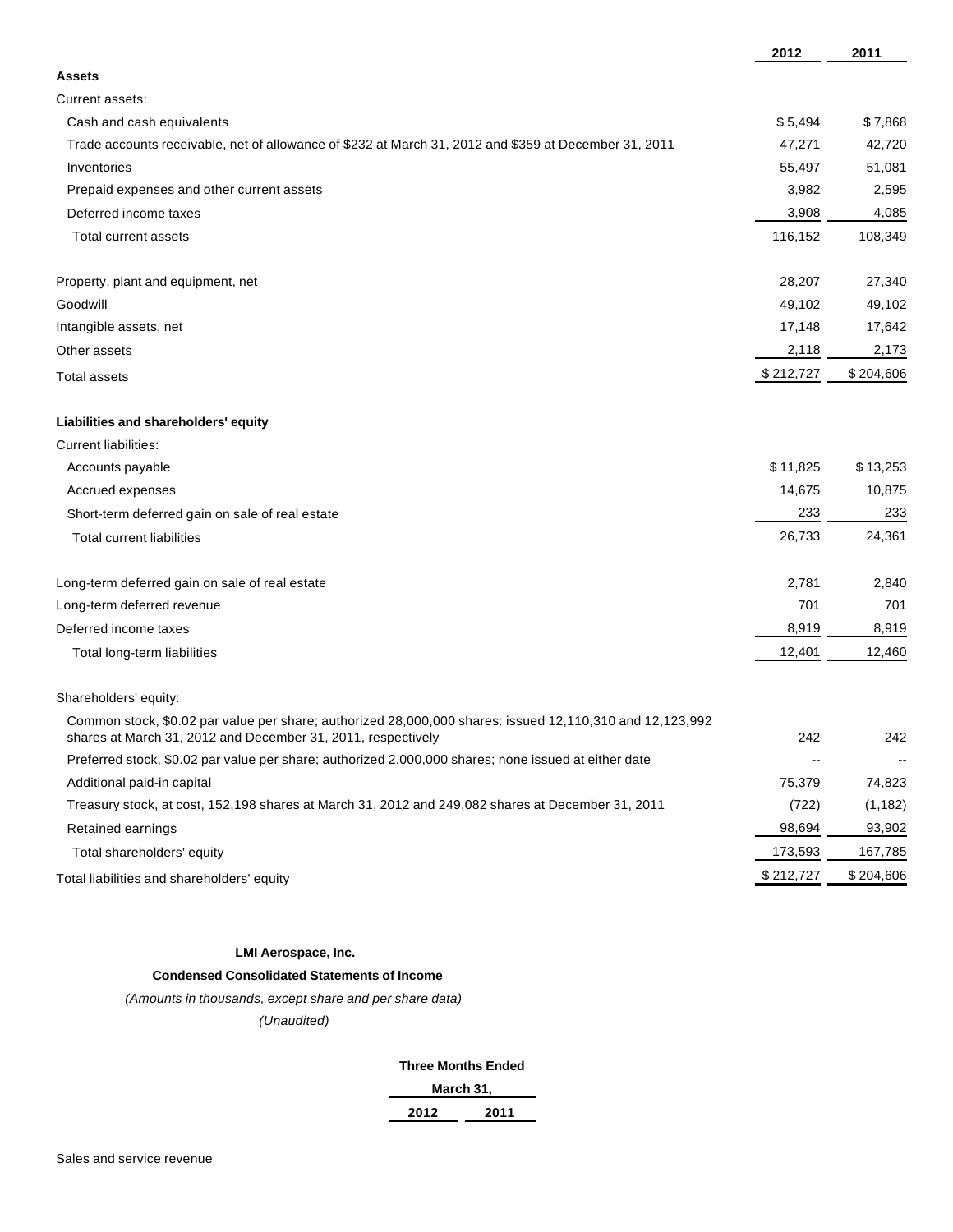| Product sales                                       | \$40,165   | \$37,354              |
|-----------------------------------------------------|------------|-----------------------|
| Service revenue                                     | 26,584     | 23,545                |
| Net sales                                           | 66,749     | 60,899                |
| Cost of sales and service revenue                   |            |                       |
| Cost of product sales                               | 27,385     | 26,649                |
| Cost of service revenue                             | 22,846     | 19,692                |
| Cost of sales                                       | 50,231     | 46,341                |
| Gross profit                                        | 16,518     | 14,558                |
| Selling, general and administrative expenses        | 9,080      | 8,651                 |
| Income from operations                              | 7,438      | 5,907                 |
| Other income (expense):                             |            |                       |
| Interest expense                                    | (201)      | (139)                 |
| Other, net                                          | 169        | 25                    |
| Total other expense                                 | (32)       | (114)                 |
| Income before income taxes                          | 7,406      | 5,793                 |
| Provision for income taxes                          | 2,614      | 1,524                 |
| Net income                                          | \$4,792    | \$4,269               |
| Amounts per common share:                           |            |                       |
| Net income per common share                         | \$0.41     | \$0.37                |
| Net income per common share assuming dilution       | \$0.41     | \$0.37                |
| Weighted average common shares outstanding          |            | 11,618,008 11,509,198 |
| Weighted average dilutive common shares outstanding | 11,783,241 | 11,693,800            |

#### **LMI Aerospace, Inc.**

#### **Condensed Consolidated Statements of Cash Flows**

(Amounts in thousands) (Unaudited)

|                                                                                   | <b>Three Months Ended</b><br>March 31, |         |
|-----------------------------------------------------------------------------------|----------------------------------------|---------|
|                                                                                   |                                        |         |
|                                                                                   | 2012                                   | 2011    |
| <b>Operating activities:</b>                                                      |                                        |         |
| Net income                                                                        | \$4,792                                | \$4,269 |
| Adjustments to reconcile net income to net cash provided by operating activities: |                                        |         |
| Depreciation and amortization                                                     | 1.936                                  | 1,812   |
| Intangible asset impairment                                                       | --                                     | 1,163   |
| Contingent consideration write-off                                                | $\overline{\phantom{a}}$               | (1,235) |
| Restricted stock compensation                                                     | 375                                    | 375     |
| Other noncash items                                                               | (150)                                  | 377     |
| Changes in operating assets and liabilities:                                      |                                        |         |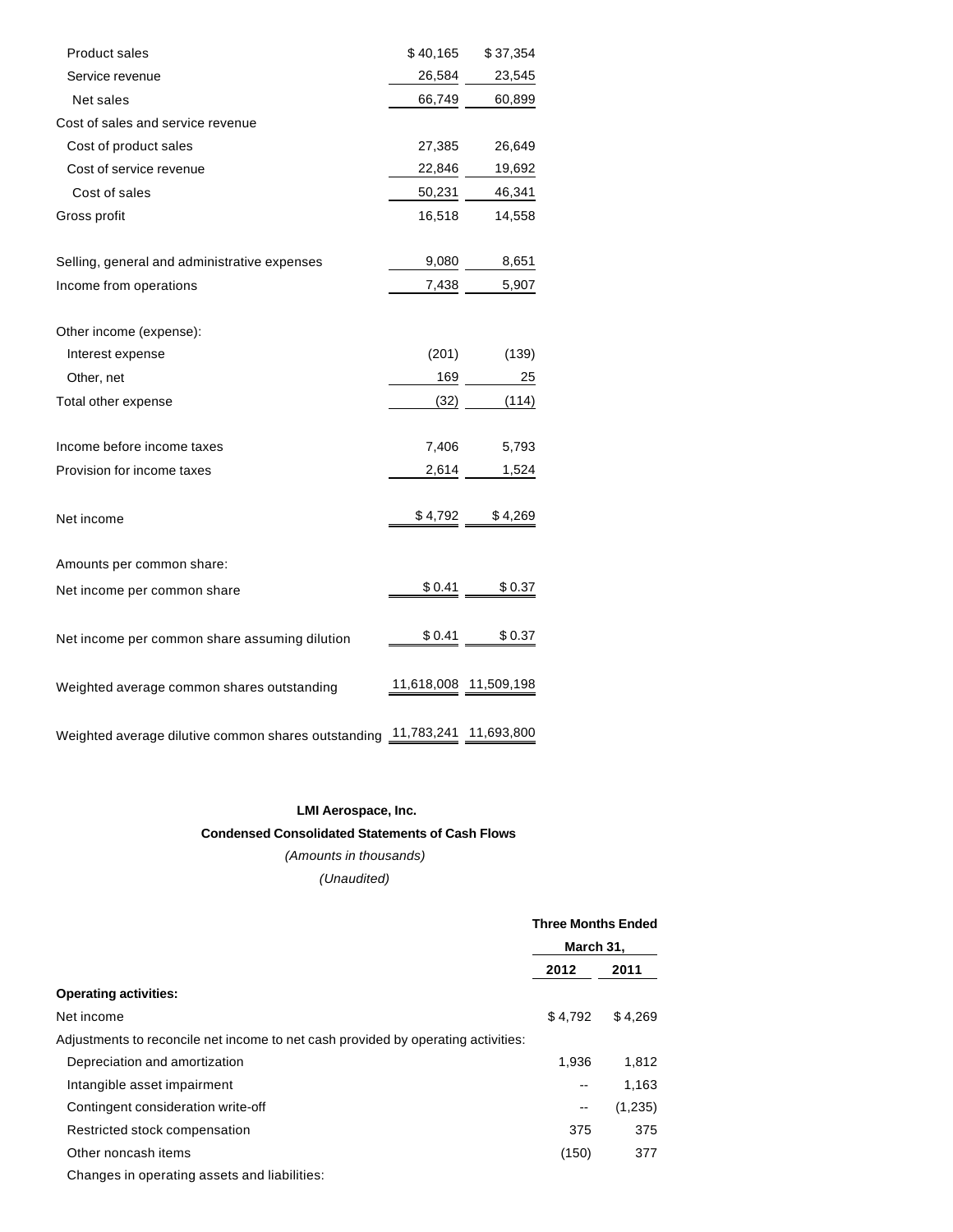| Trade accounts receivable                            | (4,678)  | (3, 158) |
|------------------------------------------------------|----------|----------|
| Inventories                                          | (4, 311) | (2,308)  |
| Prepaid expenses and other assets                    | (1,291)  | (320)    |
| Current income taxes                                 | 2,466    | 1,314    |
| Accounts payable                                     | (822)    | (85)     |
| Accrued expenses                                     | 2,111    | 635      |
| Net cash provided by operating activities            | 428      | 2,839    |
| <b>Investing activities:</b>                         |          |          |
| Additions to property, plant and equipment           | (2,909)  | (1,617)  |
| Other, net                                           | 27       |          |
| Net cash used by investing activities                | (2,882)  | (1,617)  |
| <b>Financing activities:</b>                         |          |          |
| Other, net                                           | 80       | (148)    |
| Net cash provided (used) by financing activities     | 80       | (148)    |
| Net (decrease) increase in cash and cash equivalents | (2,374)  | 1,074    |
| Cash and cash equivalents, beginning of year         | 7,868    | 1,947    |
| Cash and cash equivalents, end of quarter            | \$5,494  | \$3,021  |
|                                                      |          |          |

# **LMI Aerospace, Inc. Selected Non-GAAP Disclosures** (Amounts in thousands)

(Unaudited)

|                                                                                      | <b>Three Months Ended</b> |          |  |
|--------------------------------------------------------------------------------------|---------------------------|----------|--|
|                                                                                      | March 31,                 |          |  |
|                                                                                      | 2012                      | 2011     |  |
| <b>Non-GAAP Financial Information</b>                                                |                           |          |  |
| Adjusted Earnings Before Interest, Taxes, Depreciation and Amortization (EBITDA)(1): |                           |          |  |
| Net Income                                                                           | \$4,792                   | \$4,269  |  |
| Income tax expense                                                                   | 2,614                     | 1,524    |  |
| Depreciation and amortization                                                        | 1,936                     | 1,812    |  |
| Intangible asset impairment                                                          | $\overline{\phantom{a}}$  | 1,163    |  |
| Contingent consideration write-off                                                   | $-$                       | (1, 235) |  |
| Stock based compensation                                                             | 375                       | 375      |  |
| Interest expense                                                                     | 201                       | 139      |  |
| Other, net                                                                           | (169)                     | (25)     |  |
| Adjusted EBITDA                                                                      | \$9,749                   | \$8,022  |  |
| Free Cash Flow (2):                                                                  |                           |          |  |
| Net cash provided by operating activities                                            | \$428                     | \$2,839  |  |
| Less:                                                                                |                           |          |  |
| Capital expenditures                                                                 | (2,909)                   | (1,617)  |  |